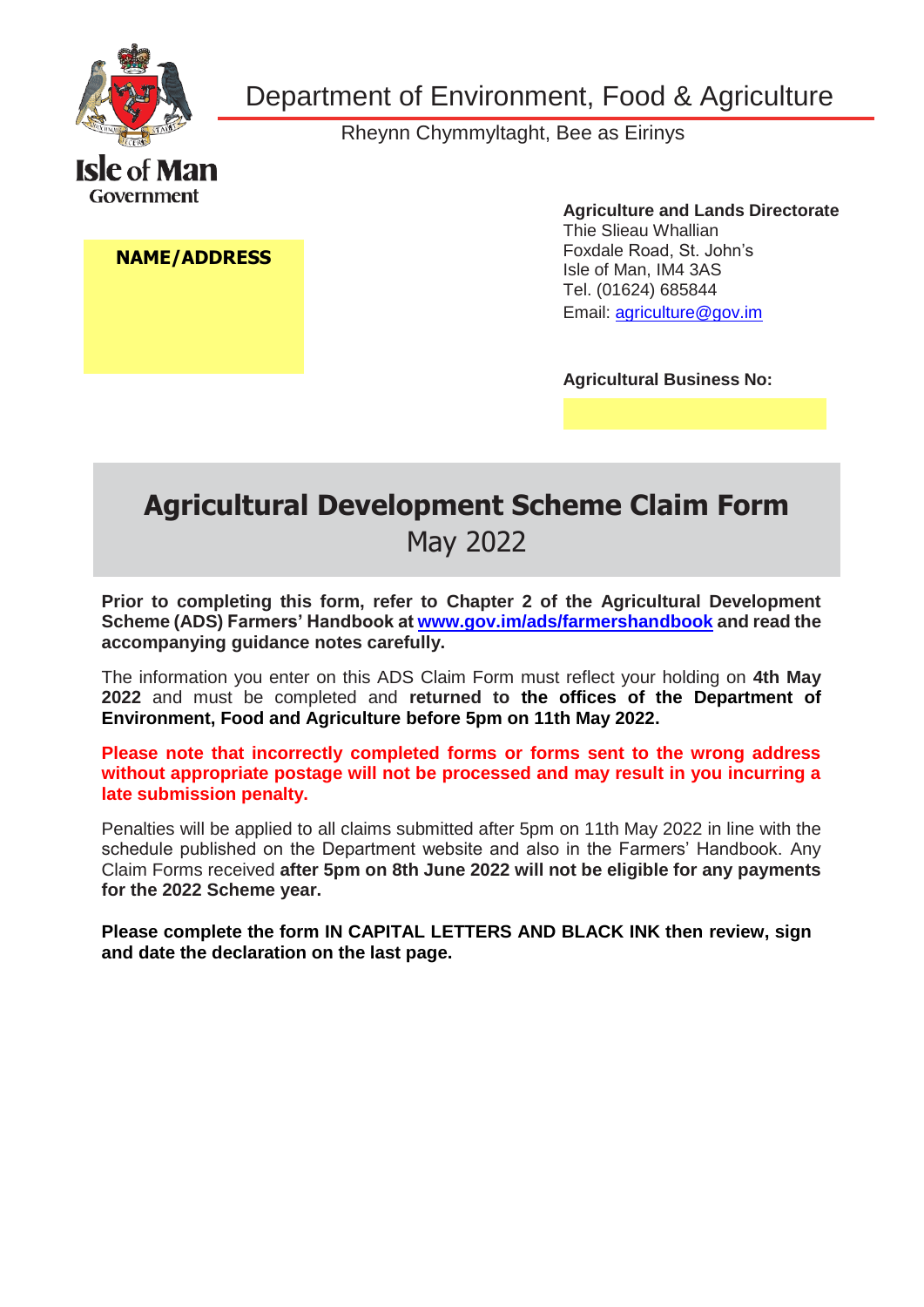# **Occupied Field List**

NB. PLEASE RECORD ALL FIELDS THAT YOU OCCUPY IN 2022

#### SCHEME YEAR **Land Use 2022**

ı

| Field<br>Number | Field<br>Name | Total<br>Acres | Eligible<br>Acres | Eligible<br>(Main)<br>Land Use<br>Code | Ineligible<br>Land Use<br>Code | <b>Other Comments</b> |
|-----------------|---------------|----------------|-------------------|----------------------------------------|--------------------------------|-----------------------|
| 123123          | Meadow Field  | 100.00         | 99.00             | GR                                     | $\mathcal{TW}$                 |                       |
|                 |               |                |                   |                                        |                                |                       |
|                 |               |                |                   |                                        |                                |                       |
|                 |               |                |                   |                                        |                                |                       |
|                 |               |                |                   |                                        |                                |                       |
|                 |               |                |                   |                                        |                                |                       |
|                 |               |                |                   |                                        |                                |                       |
|                 |               |                |                   |                                        |                                |                       |
|                 |               |                |                   |                                        |                                |                       |
|                 |               |                |                   |                                        |                                |                       |
|                 |               |                |                   |                                        |                                |                       |
|                 |               |                |                   |                                        |                                |                       |
|                 |               |                |                   |                                        |                                |                       |
|                 |               |                |                   |                                        |                                |                       |
|                 |               |                |                   |                                        |                                |                       |
|                 |               |                |                   |                                        |                                |                       |
|                 |               |                |                   |                                        |                                |                       |
|                 |               |                |                   |                                        |                                |                       |
|                 |               |                |                   |                                        |                                |                       |
|                 |               |                |                   |                                        |                                |                       |
|                 |               |                |                   |                                        |                                |                       |
|                 |               |                |                   |                                        |                                |                       |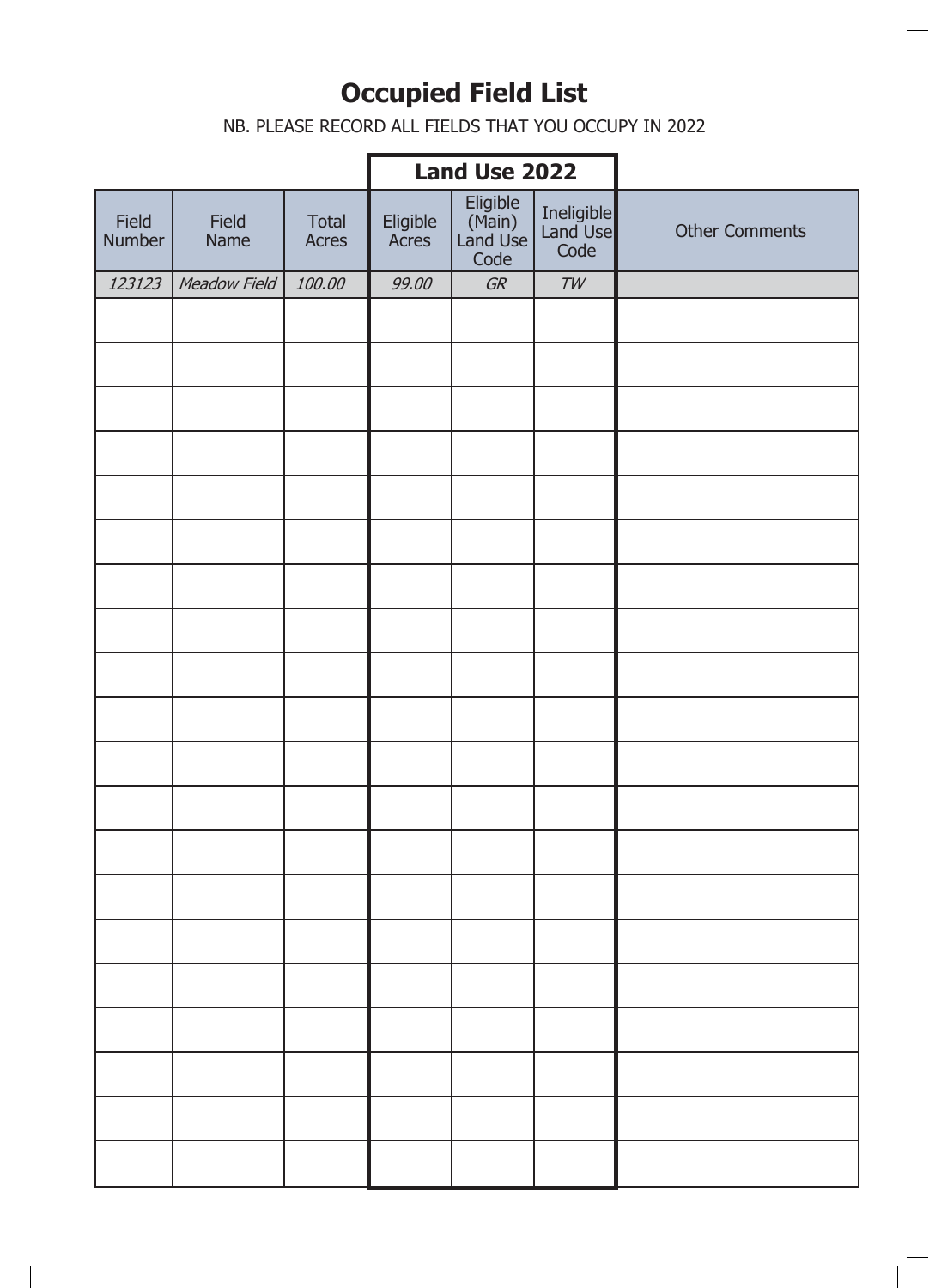# **Occupied Field List**

NB. PLEASE RECORD ALL FIELDS THAT YOU OCCUPY IN 2022

## **Land Use 2022**

| Field<br>Number | Field<br>Name | <b>Total</b><br>Acres | Eligible<br>Acres | Eligible<br>(Main)<br>Land Use<br>Code | Ineligible<br>Land Use<br>Code | <b>Other Comments</b> |
|-----------------|---------------|-----------------------|-------------------|----------------------------------------|--------------------------------|-----------------------|
| 123123          | Meadow Field  | 100.00                | 99.00             | GR                                     | TW                             |                       |
|                 |               |                       |                   |                                        |                                |                       |
|                 |               |                       |                   |                                        |                                |                       |
|                 |               |                       |                   |                                        |                                |                       |
|                 |               |                       |                   |                                        |                                |                       |
|                 |               |                       |                   |                                        |                                |                       |
|                 |               |                       |                   |                                        |                                |                       |
|                 |               |                       |                   |                                        |                                |                       |
|                 |               |                       |                   |                                        |                                |                       |
|                 |               |                       |                   |                                        |                                |                       |
|                 |               |                       |                   |                                        |                                |                       |
|                 |               |                       |                   |                                        |                                |                       |
|                 |               |                       |                   |                                        |                                |                       |
|                 |               |                       |                   |                                        |                                |                       |
|                 |               |                       |                   |                                        |                                |                       |
|                 |               |                       |                   |                                        |                                |                       |
|                 |               |                       |                   |                                        |                                |                       |
|                 |               |                       |                   |                                        |                                |                       |
|                 |               |                       |                   |                                        |                                |                       |
|                 |               |                       |                   |                                        |                                |                       |
|                 |               |                       |                   |                                        |                                |                       |